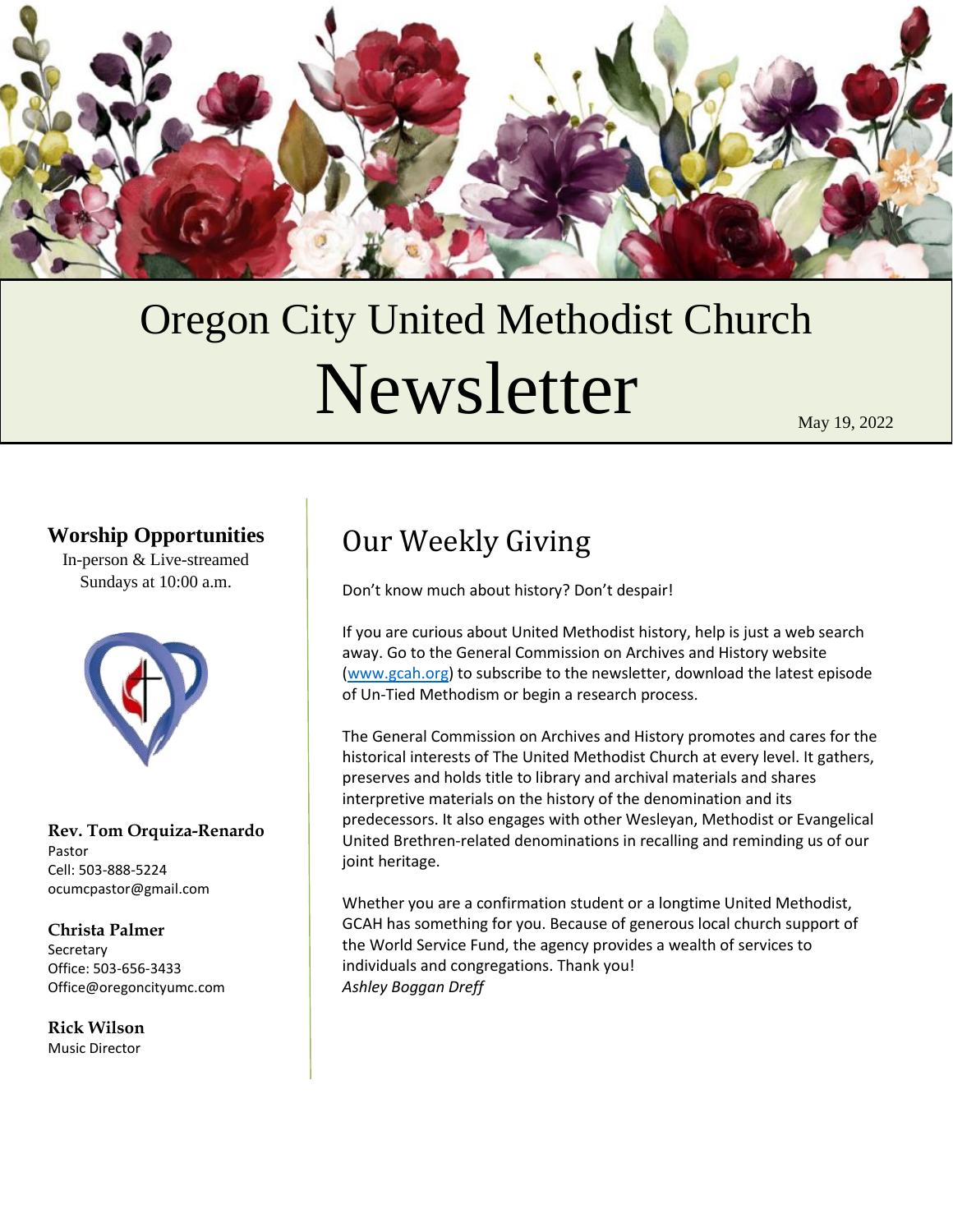#### **Pastor Tom's Schedule**

Afternoons will be in and out. Appointments are always welcome to be scheduled.

Sunday, May 22 10am - In person Worship

Monday, May 23 Day off, no office hours

Tuesday, May 24 9am – 1pm

Wednesday, May 25 1pm – 6:30pm 5pm – Worship Design Team

Thursday, May 26 9am – 1pm

Friday, May 27 9am – 1pm

Saturday, May 28 Enjoy the weekend!



God's grace and peace to you,

 The image here is one of a beautiful landscape in France. In fact, Ornans, the town pictured in the distance beyond the bridge, is the hometown of the artist who painted it. Gustave Courbet was an 19th century French realist painter who broke with the convention of the day.

 At first glance, this painting is a masterful depiction of a countryside scene on the outskirts of town. But that's all. Someone who happens across it without knowing its



*View or Ornans*, (ca. 1850s) by Gustave Courbet

history might see just another landscape painting in a myriad of landscape paintings. Yet the story of this painting goes deeper. This painting and others of Courbet's were considered controversial. Why? Because it broke the convention of the day. You see, Courbet believed he should paint only what was tangibly in front of him; what he could see with his own eyes. This was in some circles considered a slap in the face to the conventional romanticized styles of recreating historical events or religious images or royal portraits. Even the scale of some of his paintings was bold. *A Burial at Ornans* is 10 feet tall and 22 feet wide and is a depiction of the common townsfolk at his uncle's funeral.

 Even as Courbet's work was criticized, it was also praised. Critics didn't appreciate the raw real imagery of Courbet's work. They much preferred the glamorized and adorned versions of history and religious events. They wanted portraits of royalty, not peasants working in the fields. Fans of Courbet's work loved the revolutionary interpretation of life just as life is. No "airbrushing." No romanticizing what once was. No additional glamour. Just raw reality. It brought light to the world as it is. In a way, you could say those who appreciated Courbet's art felt seen.

 Feeling seen is an important part of human life. Are there any who see me? Are there any who know me? Are there any who care? Hopefully these are questions you've never had to ask, though they are questions that are out there on people's hearts. They're questions on the hearts of whole populations of society. And society often does the work of romanticizing and painting over what we don't want to see.

 We as God's people are called in part to scrape the paint away and reveal what is underneath. To see the world for the reality that God would have us minister to. To see the people of the world and the reality they all live in. In seeing them, learn about them, get know them, empathize with or siblings in humanity, then go and serve in compassion. That is the call of Christ on our lives; to love people where they are.

 It can be challenging, even unconventional to put ourselves out there. Ultimately though, just like Courbet's landscapes and realistic portrayals, it can be a thing of beauty.

Pastor Tom